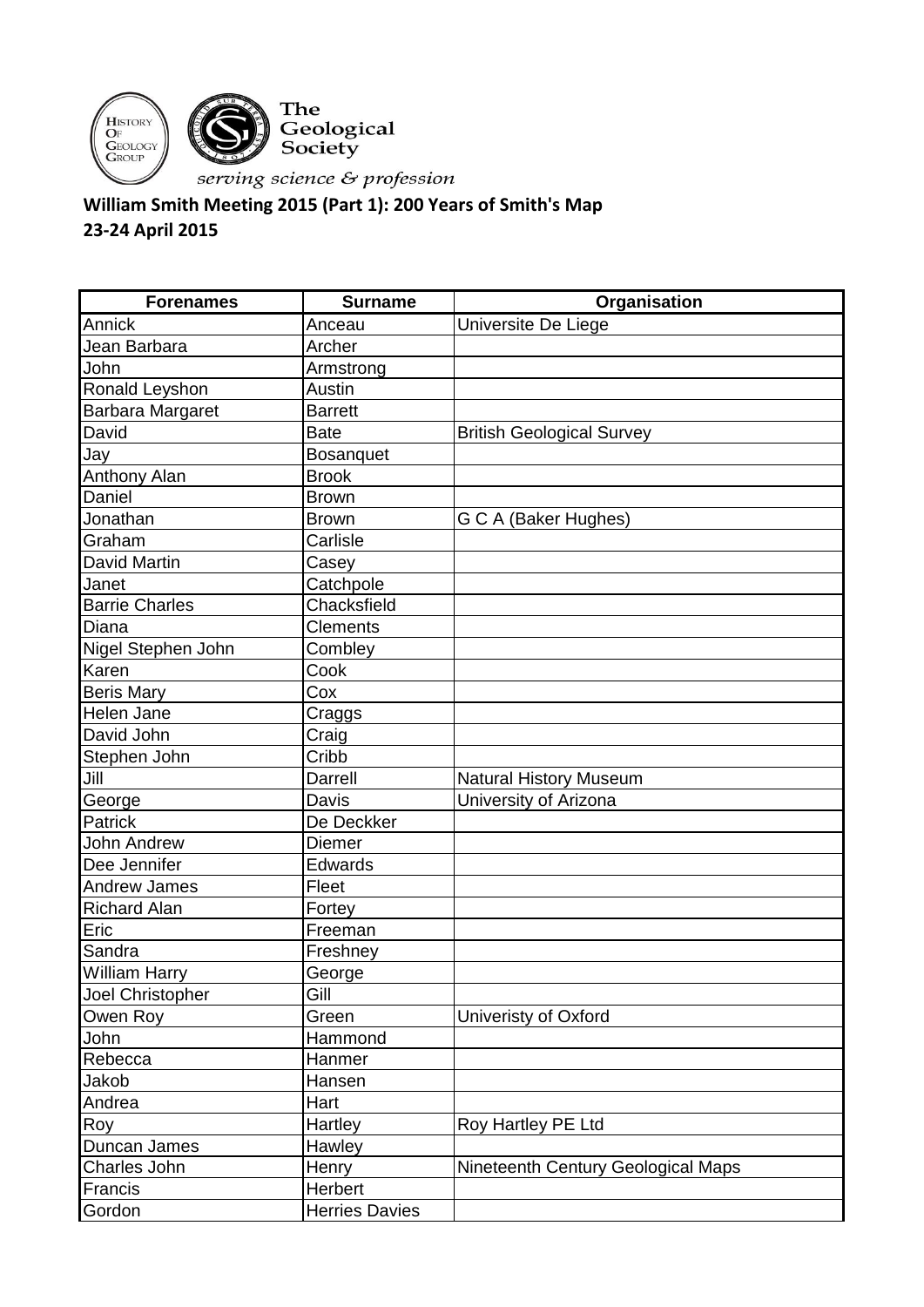| <b>Andrew Edward</b>        | <b>Hopkins</b> |                                                    |
|-----------------------------|----------------|----------------------------------------------------|
| Jana Mary                   | Horak          | <b>National Museum Wales</b>                       |
| <b>Thomas Alfred</b>        | Hose           |                                                    |
| <b>Christopher Gareth</b>   | <b>Howells</b> |                                                    |
| Michael                     | Howgate        |                                                    |
| Richard                     | Irving         | Kwansei Gakuin University, Japan                   |
| Simon Richard Appleton      | Kelly          |                                                    |
| Sarah                       | King           |                                                    |
| Simon Joseph                | Knell          | University of Leicester                            |
| Jonathan Gilbert            | Larwood        | Natural England                                    |
| Simon                       | Leach          |                                                    |
| George                      | Lee            |                                                    |
| Cherry                      | Lewis          | University of Bristol                              |
| John Trevor                 | Lockwood       |                                                    |
| Candice                     | Mansell        |                                                    |
| John David                  | Mather         | University of London                               |
| Jane                        | Mead           |                                                    |
| <b>Torsten Henrik</b>       | Moller         |                                                    |
| <b>Alison Gillian</b>       | Moller         |                                                    |
| <b>Richard Thomas Jones</b> | Moody          |                                                    |
| Howard                      | Nicholls       |                                                    |
| Paul Anthony                | Olver          |                                                    |
| Carolyn Judith              | Pascall        |                                                    |
| Hugh Martyn                 | Pedley         | University of Hull                                 |
| Hellen                      | <b>Pethers</b> |                                                    |
| John Ernest                 | Pollard        |                                                    |
| Michael                     | Potter         |                                                    |
| Nigel Peter                 | Press          | <b>NPA Satellite Mapping</b>                       |
| Sally Sandra                | Radford        | <b>Bridgefield Consultants</b>                     |
| <b>Tasman Paul</b>          | Rainey         |                                                    |
| Hugh                        | Rance          |                                                    |
| Peter Frank                 | <b>Riches</b>  |                                                    |
| <b>Brian Roy</b>            | Rosen          | <b>Natural History Museum</b>                      |
| Kate                        | Santry         | <b>Oxford University Museum of Natural History</b> |
| Pierre                      | Savaton        | University of Caen                                 |
| Andrew Cunningham           | <b>Scott</b>   | Royal Holloway University of London                |
| Chris                       | Seymour        |                                                    |
| Thomas                      | Sharpe         | Lyme Regis Museum                                  |
| Elaine                      | Shaw           |                                                    |
| <b>Samuel Albert</b>        | Shingleton     |                                                    |
| Paul Wenning                | Sowan          |                                                    |
| Jim                         | Spencer        |                                                    |
| Anne                        | Taylor         |                                                    |
| Christopher                 | <b>Toland</b>  |                                                    |
| Hugh Simon                  | Torrens        | <b>Keele University</b>                            |
| <b>Geoffrey Reginald</b>    | <b>Tresise</b> |                                                    |
| <b>Richard Noy</b>          | Trounson       |                                                    |
| Susan                       | Turner         |                                                    |
| Jeannette                   | Unite          |                                                    |
| Ezio                        | Vaccari        | Universita Dell Insubria                           |
| Leucha                      | Veneer         | University of Manchester                           |
| <b>Betty</b>                | Wakamatsu      |                                                    |
|                             |                |                                                    |